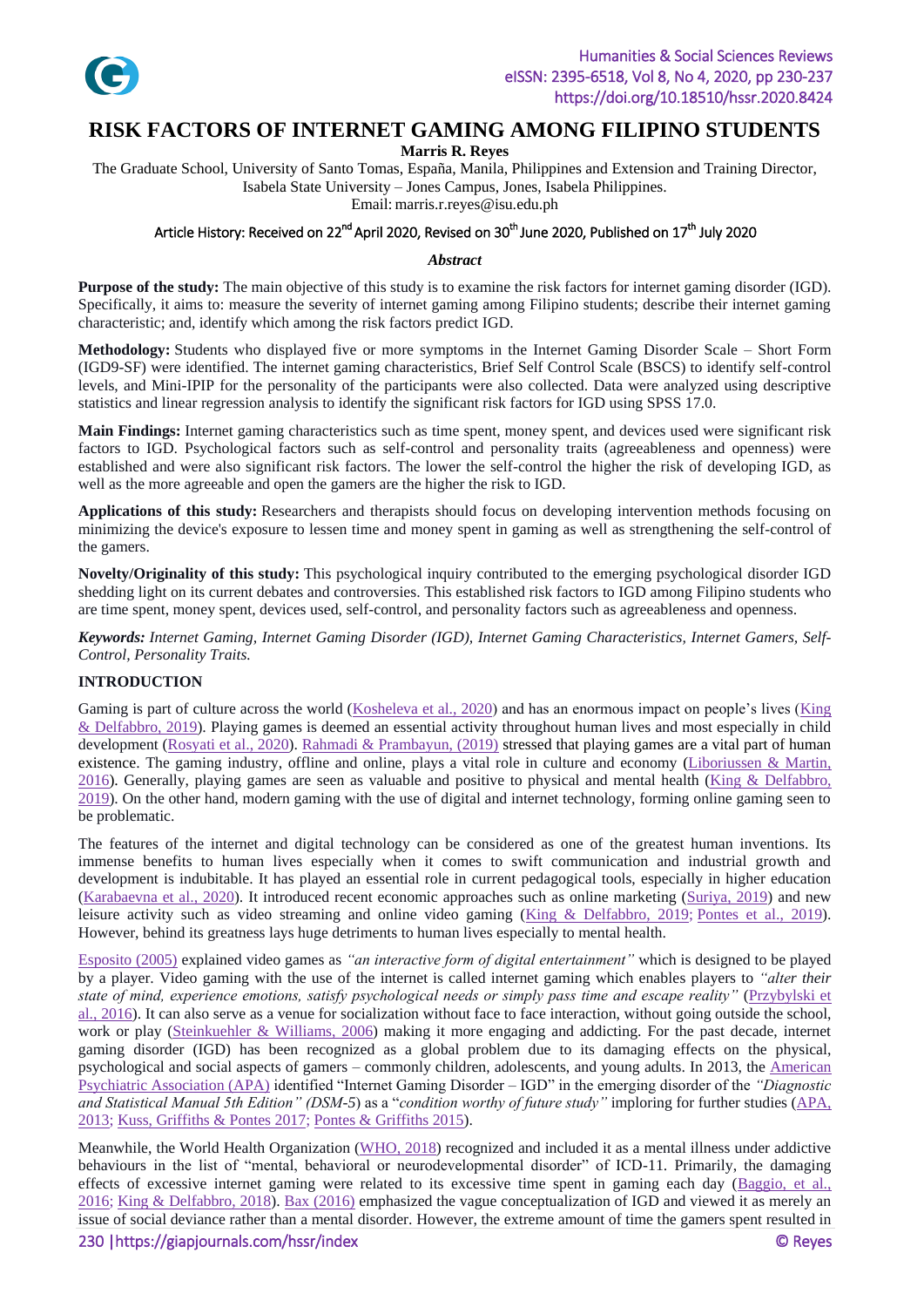

wasted opportunities, neglected social interactions, and essential interpersonal relationships, disregarding responsibilities (such as school or work), and poor eating habits and hygiene [\(King & Delfabbro, 2018\)](#page-6-5). [WHO \(2018\)](#page-7-6) also emphasized that a gaming disorder changes the priorities of gamers leading to dramatically decreasing interest and capacity to reallife significant activities than gaming. Despite its recognition as a mental illness and the known seriousness of the condition; confusions, and debates on conceptualization and treatment among academicians, researchers, and practitioners.

[APA \(2013\)](#page-5-1) defined IGD as "*a condition where gamers play compulsively, to the exclusion of other interests, and their persistent and recurrent online activity results in clinically significant impairment or distress"* ( as cited from [King &](#page-6-1)  [Delfabbro, 2019;](#page-6-1) [Kuss et al., 2017;](#page-6-4) [Pontes & Griffiths, 2015\)](#page-7-5) where they *"experienced symptoms of withdrawal when kept away from gaming"* [\(Braun et al., 2016\)](#page-5-4). Studies suggest that when these individuals are engrossed in Internet games, specific pathways in their brains triggered in the same direct and intense way that a drug addict is affected by a particular substance [\(Braun et al., 2016;](#page-5-4) [King & Delfabbro, 2018;](#page-6-5) [Kuss et al., 2017;](#page-6-4) [Rho et al., 2017\)](#page-7-7). Additionally, [Zhang and Brand \(2018\)\)](#page-7-8) explained that video games stimulate an extreme neurological reaction affecting pleasure and reward circuits of the brain, which is similar to a manifestation of an addicted behaviour response.

Moreover, [González-Bueso et al. \(2018\)](#page-6-6) defined IGD as a persistent pattern of gaming behaviour including digital or video gaming (online or offline) which is manifested by *"impaired control over gaming; increasing priority to gaming to the extent that gaming takes precedence over life interest and daily activities, and; continuation or escalation of gaming despite the occurrence of negative consequences"*. Various researches generated to provide a precise picture of the IGD and tools had been developed and tested to provide a clear diagnosis of the phenomenon. However, there is a scarce psychological inquiry to internet gaming characteristics such as time spent, the onset of gaming, money spent in gaming, gaming club, etc. which can be significant risk factors.

Additionally, researchers focused more on psychopathological risk factors such as depression, anxiety, autism, aggression, ADHD, and social phobia [\(Cole & Hooley, 2013;](#page-5-5) [Hyun et al., 2015;](#page-6-7) [Mehroof & Griffiths, 2010;](#page-6-8) [Rho et al.,](#page-7-7)  [2017\)](#page-7-7). This body of work assumes comorbidity of IGD to other psychological conditions. Possible risk factors such as personality and self-control of average gamers for gamers without such conditions needed further investigation.

Similar to other addiction and compulsive behaviour such as substance abuse, gambling, and sex, some individuals can be susceptible. The susceptibility can be due to risk factors including personal predispositions, psychological such as self-control and personality traits, unsafe environments, and the accessibility to online-gaming occasions and opportunities. [Rho et al., \(2017\)](#page-7-7) listed possible risk factors among Korean participants such as personal profile, anxiety, depression, and stress considered to predict the likeliness of the occurrence of IGD. Further, [Throuvala et al. \(2019\)](#page-7-9) concluded that personality traits and family factors among 225 young adults were predictors of IGD. Parental rejection and the importance of the father's role in upbringing are essential predictors of IGD [\(Throuvala et al., 2019\)](#page-7-9). Another study done by [Mehroof and Griffiths \(2010\)](#page-6-8) suggested that personality traits such as sensation seeking, anxiety, and neuroticism were closely linked with the onset of gaming behaviour, eventually leading to a problematic one. Similarly, traits like neuroticism, impulsivity, and agreeableness were found to be factors associated with IGD [\(Billieux et al.,](#page-5-6)  [2015;](#page-5-6) [Braun et al., 2016\)](#page-5-4). Nevertheless, [Gervasi, et al. \(2017\)](#page-6-9) explained that these established relationships between personality traits and IGD are limited only to describing the casual link rather than knowing its effect on IGD. King  $\&$ [Delfabbro \(2018\)](#page-6-5) also discussed the peer influences as a risk factor. Individuals who are surrounded by fellow video gamers are more likely to engage in increased online gaming [\(King et al., 2013\)](#page-6-10). Thus, further analysis for examining its effect is essential to understand how personality factors affect the emergence of IGD.

Moreover, González-Bueso, et al. (2018) studied the link of parental psychoeducation to IGD. On the other hand, King and Delfabbro (2019) explained that "*individuals from less stable and less warm families may be more at risk of problematic gaming and other online activities that enable an escape"*. Factors such as internet gaming characteristics, self-control, and personality traits as predictors of IGD needs further empirical evidence (Kuss et al., 2017). Moreover, understanding the risk factors of IGD can be essential for predicting those who are vulnerable to developing the condition. Knowing the risk factors is vital in designing treatment protocols and intervention programs addressing the challenging effects of IGD.

The enumerated characteristics, signs, and symptoms of this condition showed that it affects not only the mental health of an individual but their physical condition and sociological welfare as well. However, in the present day, the risk factors and causes are subject to further research and exploration. Notwithstanding the growing studies regarding the epidemiology of internet gaming disorder (IGD), predisposing factors were examined to a lesser extent such as personality traits and self-control. Thus, the main objective of this study is to investigate the risk factors for internet gaming disorder. Specifically, this study aims to: (1) measure the severity of internet gaming among Filipino College Students; (2) describe their internet gaming characteristic, and; (3) Identify which among the gaming characteristics, self-control, and personality profile are risk factors that predict IGD tendencies.

### **RESEARCH METHODS**

The researchers identified three hundred fifty (350) college students from Isabela State University who have been playing video games particularly MMORPGs or MODAs for a year or more. Data were gathered manually using survey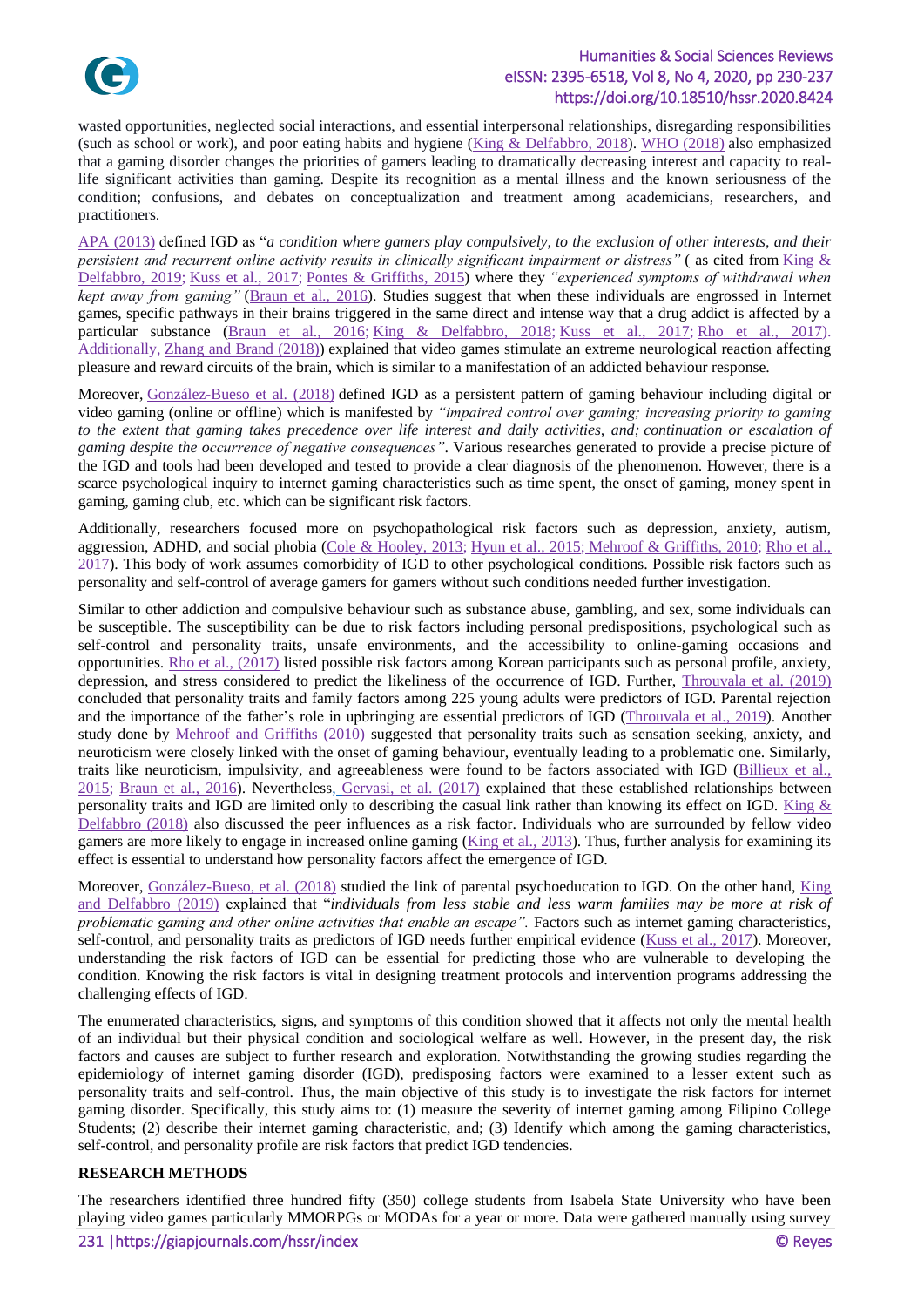

questionnaires composed of IGDS9-SF, Mini-IPIP, BSCS, and internet gaming characteristics checklist. Internet gaming characteristics profile by the nature of the research. Specific items were gaming devices used, the venue where the gamers were playing, the average time spent per week, and weekly expenses for video gaming.

The researcher used IGDS9-SF [\(Pontes & Griffiths, 2015\)](#page-7-5) to determine the Internet Gaming Disorder scores of the respondents. It is a valid and reliable short psychometric tool adapted from the nine core criteria that define IGD according to and in line with the DSM-5 (APA, 2013). IGDS9-SF is a tool used to describe and evaluate the severity of excessive internet gaming applicable not only for online but offline gaming as well. [Pontes & Griffiths \(2015\)](#page-7-5) expounded that a gamer that reacts five "very often" out of nine statements and is playing for a year or more can be diagnosed with IGD. Moreover, the tool is composed of nine questions that were answered using a 5-point Likert scale. The respondent was considered with Severe IGD symptoms if he answered 5 or more "very often" to the tool. For this study scoring was obtained by getting the sum of scores to range from 9 to 45 [\(Lemmens et al., 2015\)](#page-6-11) with higher scores being indicative of higher degrees of gaming disorder tendencies [\(Pontes & Griffiths, 2015\)](#page-7-5). Scores were classified as: 9 to  $18$  ("low");  $19$  to  $27$  ("moderate");  $28$  to  $36$  ("high"); and  $37$  to  $45$  ("very high"). Note that the main purpose of this instrument is not to diagnose IGD but to assess its severity. Further, Cronbach's alpha is .801.

To determine the personality traits and self-control of the respondents, the researcher utilized the Brief Self Control Scale (BSCS) and Mini-IPIP. Brief Self Control Scale by [Tangey, Baumeister & Boone \(2004\)](#page-7-10) is a 5-point Likert type scale measuring the level of self-control of an individual. Cronbach's alpha is .867. Also, Mini-IPIP by [Donnellan et al.](#page-5-7)  [\(2006\)](#page-5-7) is a 20-item short form of the 50-item International Personality Item Pool – Five-factor Model measure (cited from Golberg, by [Donnellan et. al, 2006\).](#page-5-7) It is a five-point Likert scale with four items per Big Five Trait have consistent and acceptable internal consistencies with Cronbach's  $\alpha = .860$ .

**Table 1:** Description of Internet Gaming Characteristics and Psychological Personality

| <b>Variables</b>                       |                                                         | Number of    |
|----------------------------------------|---------------------------------------------------------|--------------|
|                                        |                                                         | <b>Items</b> |
| <b>Internet Gaming Characteristics</b> | Money spent on gaming per week, Time Spent on Gaming    |              |
|                                        | per week, Gaming Device, Gaming Venue                   |              |
| <b>Internet Gaming Disorder Scale</b>  | IGD Items based on DSM-5                                |              |
| Self-Control                           | Brief Self Control Scale (BSCS)                         |              |
| <b>Personality Factors</b>             | Mini-IPIP (Neuroticism, Agreeableness,<br>Extraversion. | 20           |
|                                        | Openness, Conscientiousness)                            |              |

To determine the reliability of the instruments, the researcher used Reliability statistics Cronbach's alpha. Also, descriptive statistics, correctly mean scores, were used to identify the demographic characteristics, gaming characteristics, personality profile, self-control, and IGD scores of the respondents. Linear Regression analysis was utilized to determine which among the independent variables (demographic profile, gaming characteristics, and selfcontrol and personality traits) were risk factors to IGD. Data gathered was encoded and analyzed using Statistical Package for Social Sciences Version Seventeen (SPSS 17.0).

### **RESULTS**

Interestingly, as seen in Table 2, most of the respondent gamers or 199 (56.9%) spent 501-1000 pesos weekly for Internet Gaming; 93 (26.6%) spent PHP 1001 to 1500; 55 (15.7%) spent PHP 100-500 and only 3 (0.9%) of them spent 1501 above. Most of the respondents (135, 38.6%) were spending an average of 49 to 72 hours weekly for online internet gaming; 123 (35.1%) for 24 to 48 hours; 61 (17.4%) for 1 to 24 hours; and 31 (8.9%) game time weekly. Most of the respondents were using the mobile phone (146, 41.7%); 132 (37.7%) were using any possible devices; 38 (10.9%) were consuming their own personal computers/laptop and 34 (9.7%) were using electronic tablets. Meanwhile, most of the respondents play anywhere possible (143, 40.9%), 136 (38.9%) of them were playing at internet cafés, 55 (15.7%) played at home and 16 (4.6%) were playing at school. Alarmingly, most of the internet gamers spent most of their weekly allowance for internet games. Also, most gamers spent 2 to 4 days of their week for internet gaming which can result in detrimental physical and psychological health. This data reflects the poor monitoring skills of parents and other significant individuals to gamers.

| <b>Internet Gaming</b><br><b>Characteristics</b> | <b>Frequency</b><br>$(n=350)$ | Percentage | <b>Internet Gaming</b><br><b>Characteristics</b> | <b>Frequency</b><br>$(n=350)$ | Percentage |
|--------------------------------------------------|-------------------------------|------------|--------------------------------------------------|-------------------------------|------------|
| <b>Money Spent</b>                               |                               |            | <b>Device/Gadget Used</b>                        |                               |            |
| 100-500                                          | 55                            | 15.7       | Mobile Phone                                     | 146                           | 41.7       |
| 501-1000                                         | 199                           | 56.9       | Tablet                                           | 34                            | 9.7        |
| 1001-1500                                        | 93                            | 26.6       | <b>Personal Computer</b>                         | 38                            | 10.9       |
| 15001 above                                      |                               | 9          | Any possible Device                              | 132                           | 37.7       |
| <b>Time Spent Weekly</b>                         |                               |            | <b>Venue of Gaming</b>                           |                               |            |

| Table 2: Internet Gaming Characteristics |  |
|------------------------------------------|--|
|------------------------------------------|--|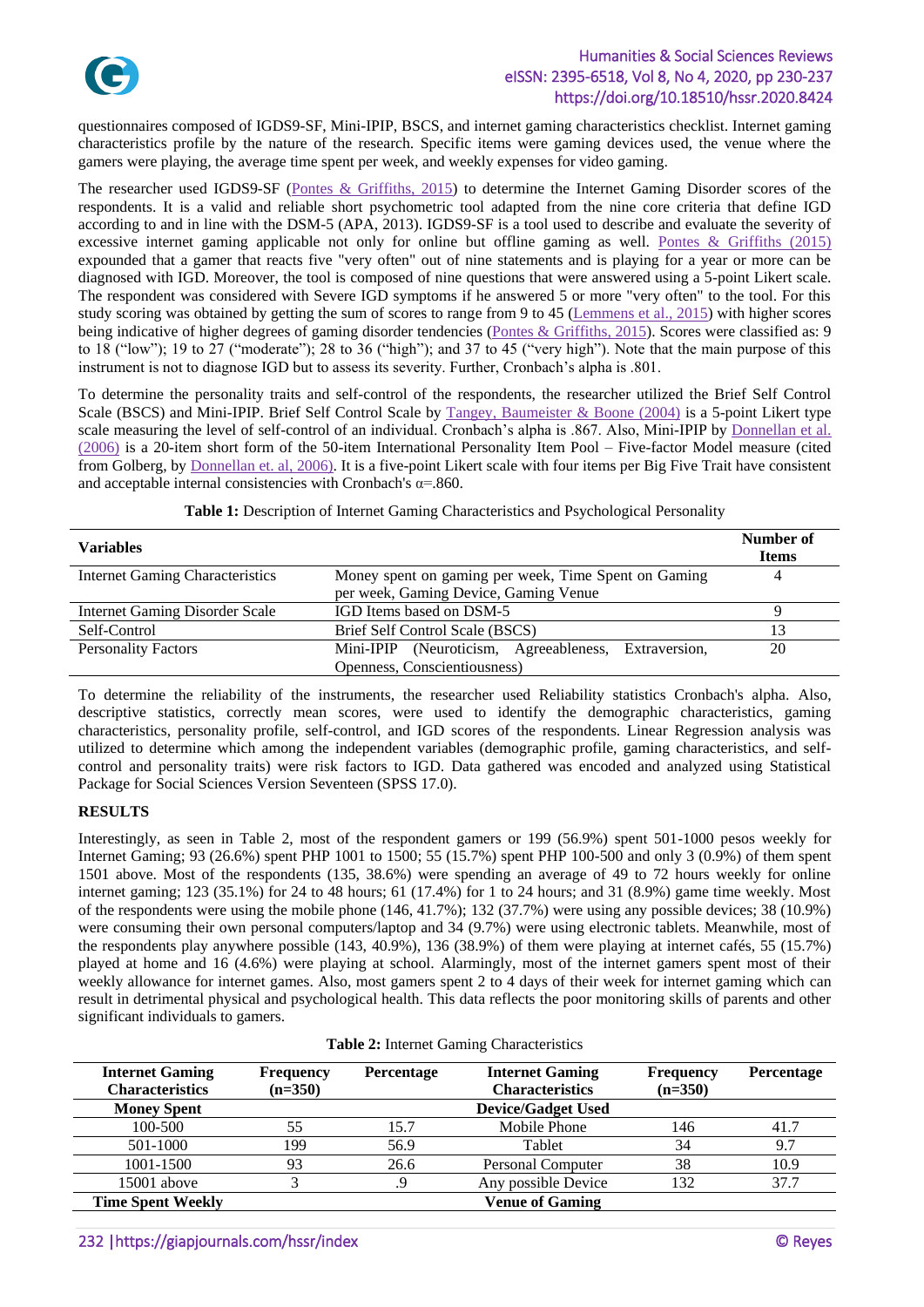

| $1-24$ hours       |      | Home                     |     |      |
|--------------------|------|--------------------------|-----|------|
| $24-48$ hours      |      | School                   |     | 4.G  |
| $49-72$ hours      | 38.6 | Internet Café            | 36  | 38.9 |
| 72 hours and above | 8.9  | <b>Anywhere Possible</b> | 143 | 40.9 |

When it comes to IGD scores presented in table 3, most of the respondents scored moderate (164, 46.9%), 66 (18.9%) scored high, 61 (17.4%) scored very high and 59 (16.9%) scored low. Table 3 also revealed that most of the video gamer students have moderate scores. However, it is alarming that there were students who score high and very high. This means 17.4 % of the college student gamers have IGD, which implies high prevalence. Further, this data inflicts that there were students who are already experiencing excessive and severe to internet gaming conditions.

**Table 3:** Internet Gaming Disorder Scores

| IGD Score Frequency $(n=350)$ Percentage $(\% )$ |      |
|--------------------------------------------------|------|
| 59                                               | 16.9 |
| 164                                              | 46.9 |
| 66                                               | 18.9 |
| 61                                               | 17.4 |
|                                                  |      |

Table 4 showed that device (B=.062, Beta=073), money spent (B=.702, Beta=471), and time spent (B=.305, Beta=.2467) weekly were highly significant internet gaming characteristics predictor of IGD tendencies. This data implies that higher investment in the game, the higher the risk factors of developing IGD. This data also infers that the higher the exposure thru time spent, the higher the potential of having severe internet addiction. And it suggests that the more devices used, the higher the tendency of having IGD.

**Table 4:** Internet Gaming Characteristics and IGD

|                  | Unstandardized Coefficients Standardized Coefficients Sig. Collinearity Statistics |      |      |       |
|------------------|------------------------------------------------------------------------------------|------|------|-------|
|                  |                                                                                    | Beta |      | VIF   |
| (Constant)       | 2.150                                                                              |      | .001 |       |
| Money Spent .702 |                                                                                    | .471 | .001 | 1.579 |
| Time Spent       | .305                                                                               | .247 | .001 | 1.421 |
| Device           | .062                                                                               | .073 |      | 1.099 |
| Venue            | 067                                                                                | .060 |      | 1.158 |

Table 5 revealed that self-control (B=-.309, Beta=-.269) was a highly significant risk factor to IGD tendencies. Among the big five personality factors, only openness (B=-.212, Beta=-.114) and agreeableness (B=-.089, Beta=-.063) were significant risk factors. This data implies that the lower the self-control of the gamers, the higher the risk factor to having IGD. The data also implies that lesser openness and lower agreeableness the higher the risk of developing IGD.

|  | Table 5: Self-control, Personality Traits, and IGD |  |  |  |  |
|--|----------------------------------------------------|--|--|--|--|
|--|----------------------------------------------------|--|--|--|--|

|                   | <b>Personality Factors</b> Unstandardized Coefficients | <b>Standardized Coefficients</b> | <b>Significance</b> | <b>Collinearity</b><br><b>Statistics</b> |
|-------------------|--------------------------------------------------------|----------------------------------|---------------------|------------------------------------------|
|                   | B                                                      | Beta                             |                     | VIF                                      |
| Constant          | 2.150                                                  |                                  | .001                |                                          |
| Self-control      | $-.309$                                                | $-.269$                          | .001                | 1.543                                    |
| Neuroticism       | .051                                                   | .037                             | .486                | 1.008                                    |
| Extraversion      | .048                                                   | .034                             | .616                | 1.677                                    |
| <b>Openness</b>   | $-.212$                                                | $-.114$                          | .033                | 1.011                                    |
| Agreeableness     | $-.089$                                                | $-.063$                          | .034                | 1.015                                    |
| Conscientiousness | $-.024$                                                | $-.832$                          | .406                | 1.005                                    |

### **DISCUSSION**

The researchers identified potential risk factors predicting IGD, precisely internet gaming characteristics, self-control, and personality traits. Further, the findings of this inquiry reflect that the majority of the student video gamers spent the majority amount of their allowance for internet gaming. This finding implies that most of the video gamers prioritize spending on online gaming rather than their necessities. Revealingly, it is alarming to know that students are spending an average of 3 to 4 days (72 to 96 hours) for internet gaming. This kind of behaviour entails decreased physical activities, sleep deprivation, absenteeism in school, and lesser time to socialize personally with their age groups. This behaviour may result in poor physical and mental health [\(King & Delfabbro, 2019\)](#page-6-1). As [King and Delfabbro \(2018\)](#page-6-5) characterized that spending a significant amount of time in gaming leading to *"missed opportunities and the interference with, and displacement of, normal routine and functioning, including basic activities (i.e., sleep, eating, and personal hygiene), real-world social interaction (i.e., talking to people, meeting friends face-to-face, and visiting family), and important*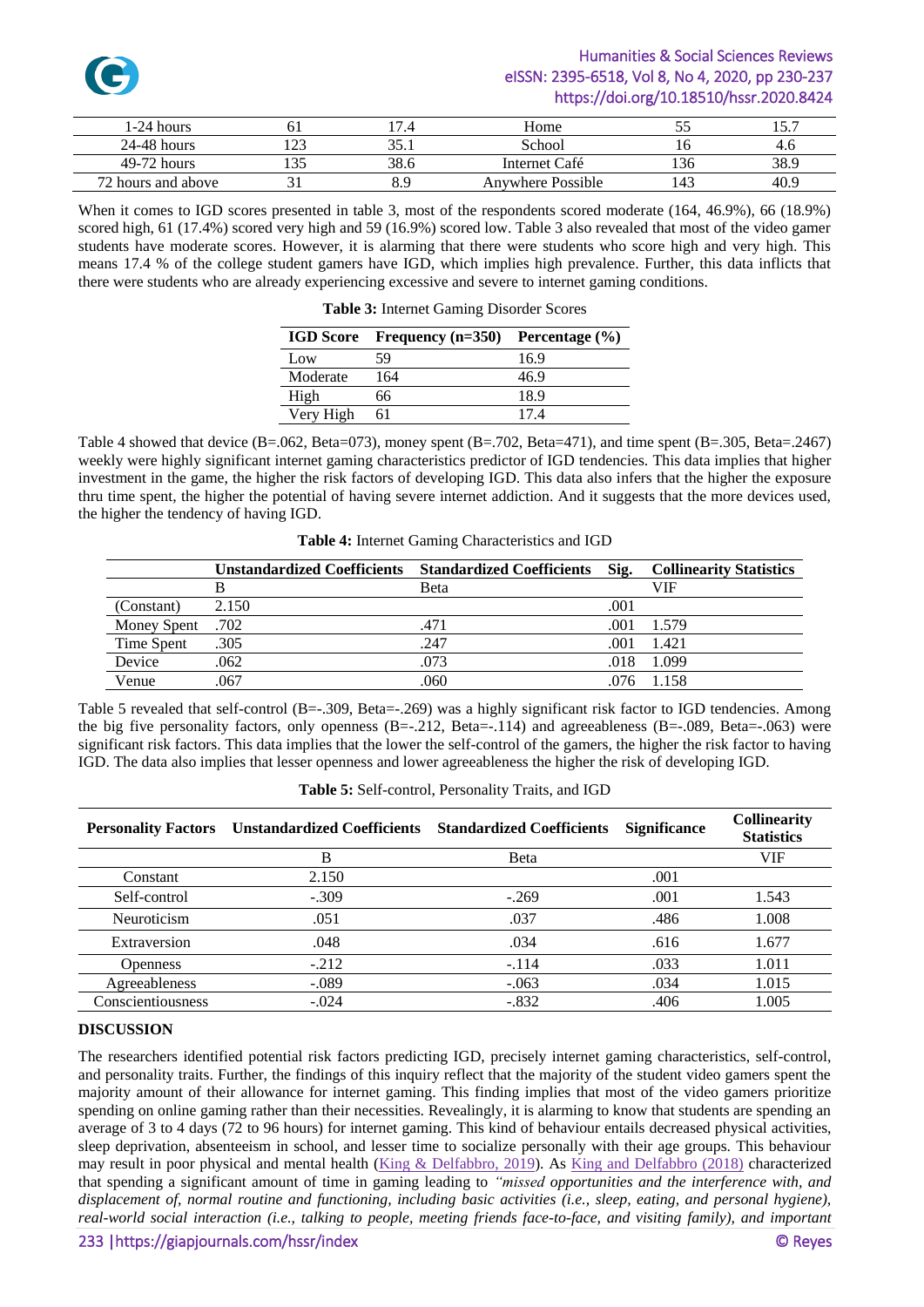

*responsibilities (i.e., school, work, and care of pets and children)"*. Neglecting other activities due to a deep interest in video gaming can lead to a considerable decrease in work- or education-related performance with their interpersonal and social relationship weaken or eventually end [\(Kirἀly et al, 2014\)](#page-6-12). Gamers unknowingly sacrifice the essential events in their lives to excessively engage in the "virtual world" which resulted in detrimental effects in their lives.

Interestingly, although most of the respondents scored moderately in IGDS9-SF, it alarming to know that respondents with "very high" symptoms which means that IGD is prevalent to college students in the Philippines. This result contributed to the study of the prevalence of problematic gaming and IGD (Mihara & [Higuchi, 2017\)](#page-6-13). Further, it indicates that student gamers have internet gaming disorder symptoms which can result in impaired physical, social and psychological functioning [\(APA, 2013\)](#page-5-1).

Significantly, most of the items in internet gaming characteristics (money spent, time spent and device/gadgets used) were highly significant risk factors in predicting IGD. This finding implied that the more time spent in internet gaming the higher the risks in developing IGD. It also inferred the more elevated the money paid on video gaming, the higher the tendency to IGD. Availability and ease of access to gaming activities and devices essentially ruled the gaming behaviour of the gamers [\(Weis & Cerankosky, 2010\)](#page-7-11). Gamers who use mobile phones in gaming have a higher risk to cultivate IGD since the gamer access the game anytime and anywhere. This data is congruent with the recent findings that higher the money gamers invest in the game and time spent with it, the higher the risk of developing video gaming addiction [\(Rho et. al, 2017;](#page-7-7) [Paik et. al, 2017\)](#page-6-14). [King and Delfabbro \(2019\)](#page-6-1) stated that "individuals with IGD often modify their environment to centralize gaming so that it is easier to initiate and maintain play". The finding in this research strengthens the argument that the more exposed the gamers in the internet gaming, the chance of severity in IGD becomes higher. And when they spent too much time, a high probability of paying their available resources (money) to continue playing. Another risk factor is the accessibility of the device, higher availability, the higher the opportunity to develop IGD. Collectively, gamers particularly those who were using devices such as computers and smartphones in gaming showed a greater prevalence of IGD [\(Paik et. al 2017\)](#page-6-14). Gamers who spend most of their time in gaming is detrimental to their physical and psychological well-being [\(Kirἀly, Griffiths & Demetrovics, 2015\)](#page-6-15). Nowadays, students have higher accessibility to the device since most of them have mobile phones in their hands with their internet access. Thus, excessive student allowance (money), exposure, and accessibility were significant risk factors in predicting IGD.

Examination of self-control and personality traits generated meaningful results. First, it indicated that the lesser selfcontrol of the gamers, the higher the risk factors in predicting IGD. Recent literature compared and contrast and proved the similarities of IGD to other addictions like gambling disorder, [\(Belanger-Lejars, 2015\)](#page-5-8) and substance abuse [\(Yen et](#page-7-12)  [al., 2008\)](#page-7-12). As explained by [King and Delfabbro \(2019\),](#page-6-1) self-dysregulation can lead to developing behavioural addiction, such as IGD. In particular, self-control is an essential psychological factor affecting addiction [\(Tangey et al., 2004;](#page-7-10) [Paik](#page-6-14)  [et. al, 2017;](#page-6-14) [Maloney, Grawitch & Barber, 2012\)](#page-6-16). Lack of self-control is highly associated with internet addiction [\(Mei](#page-6-17)  [et al., 2016;](#page-6-17) [Rho et al., 2017\)](#page-7-7). Self-control encompasses a range of responses from overriding impulses to certain deliberate actions [\(Carver, 2005\)](#page-5-9). As expounded by [Tangey et al. \(2004\),](#page-7-10) individuals with higher self-control predict *good adjustment skills, less pathology, better grades, and interpersonal success.* Lack of self-regulation frequently has a higher risk of addictive activities [\(King & Delfabbro, 2019\)](#page-6-1). Lacking the ability to regulate oneself can lead to early experimentation with harmful activities leading to addictive behaviours [\(King & Delfabbro, 2019\)](#page-6-1). Individuals' inability to control oneself are more susceptible to be inclined to play games for longer time [\(Bailey, West & Kuffel, 2013\)](#page-5-3). Hence, individuals with lower self-control have an increased risk of developing IGD. It is beneficial for the therapist and related mental-health workers focusing on IGD to give attention and do something about the capacity of the client video gamer to self-control.

Second, personality traits openness, and agreeableness were other risk factors to IGD. Also, findings showed that the lesser openness tendencies gamers had, the higher risk factors. This data is consistent with the analysis of [Wang, Ho,](#page-7-13)  Chan  $\&$  Tse (2015) that low openness to experience has a significant link with IGD. The personality trait "openness" is one of the big five personality factors characterized by an individual's willingness to try new things, to be vulnerable, and the ability to think outside the box [\(Feist et al., 2018\)](#page-6-18). It means that decreased willingness to try new things and to think differently from the norms is at the higher potentiality of developing IGD. This can be explained by the rules and features of different games in achieving goals and advancing at different levels. Most of the time video gamers are in the box of the game, were required to follow specific patterns, follow norms, and buy different products online to be successful in the game. M<sub>v</sub> iller et al,  $(2014)$  stated that one explanation might be that gamers with low openness tend to stick to their gaming behaviour instead of exploring new activities. Hence, openness can be a vital risk factor for the conservation and development of IGD. Finally, findings implied that another significant risk factor is agreeableness. It is characterized by the individual's tendency to value benevolence, tradition, and conformity while avoiding placing too much importance on power, achievement, or pursuit of selfish pleasures [\(Feist et al., 2018\)](#page-6-18). Lessened agreeableness directs a higher propensity to contend rather than cooperate. Video games require the high competitiveness of the video gamers to advance in different levels of the game [\(Kardefelt-Winther, 2017\)](#page-6-20). Therefore, gamers can be addicted to the game since it stimulated their competitive nature to compete with other gamers.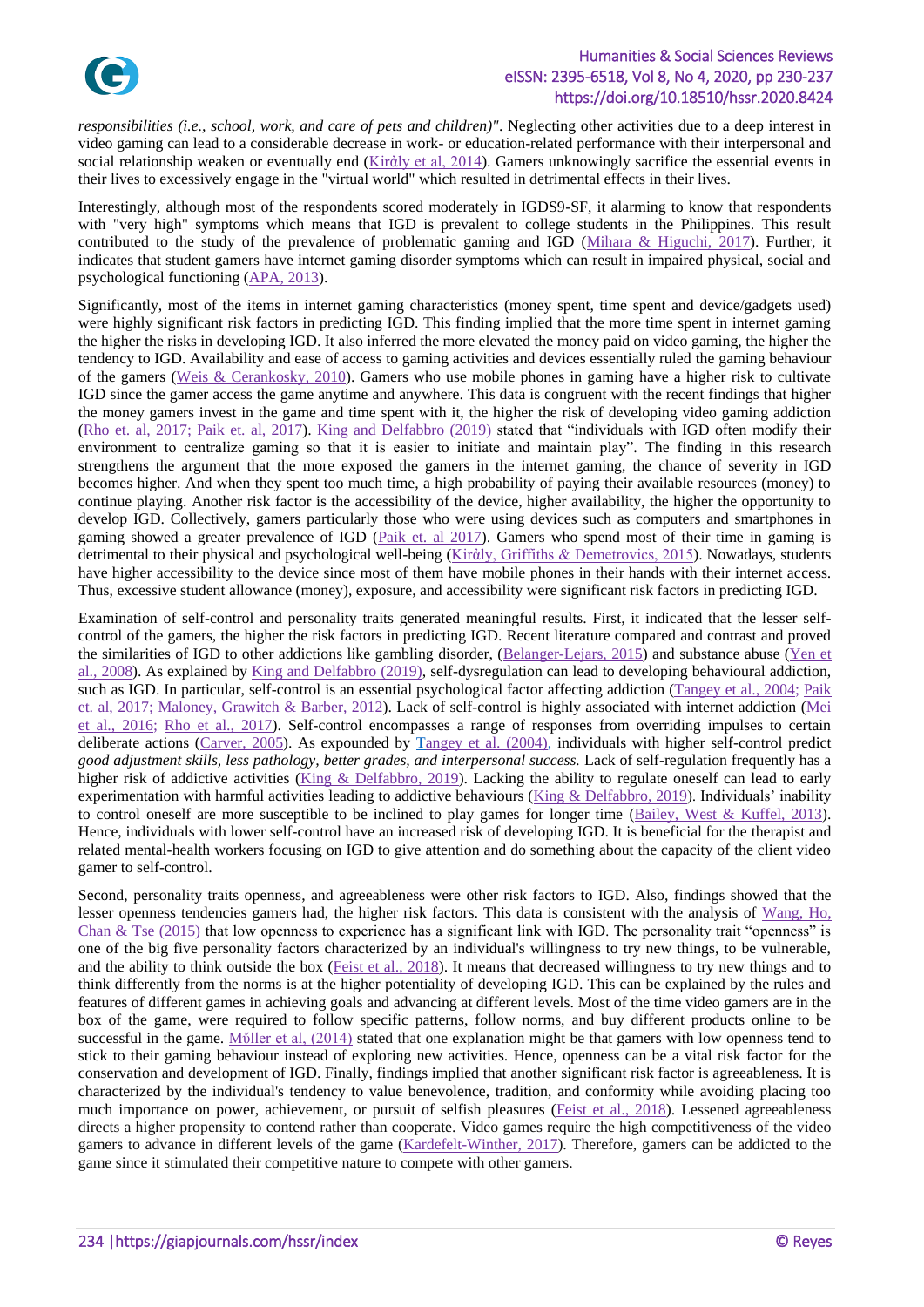

### **CONCLUSION**

Internet gaming is prevalent among Filipino college students. Though most gamers seemed to have moderate symptoms (4 to 5 symptoms), the percentage of students with five or more symptoms – which can be a basis for IGD diagnosis – was alarming. It was also interesting to know that most student gamers spend most of their time and allowance in onlinegaming which was supposed to be dedicated to studying.

The present study established that high exposure through time spent, money spent, the abundance of resources, and internet access to devices used in gaming are significant risk factors in the onset and eventually developing IGD. Therefore, parents, teachers, and other significant people of the students must be vigilant to the person experiencing or with characteristics of IGD. Their internet use must be monitored and encourage them to join healthy and socially engaging activities to lessen their preoccupation to internet gaming.

This study provided a direct link of IGD to self-control and strengthened the existing claim that restraint is a significant risk factor in emerging IGD symptoms. Hence, considering strengthening self-control of those internet gamers indeed is essential to eradicating, if not reducing their internet gaming. Personality traits openness and agreeableness were also significant risk factors that need further investigation.

### **LIMITATION AND STUDY FORWARD**

Although this research has certain limitations, it generated valuable input to the existing knowledge to the understanding of risk factors for IGD specifically in terms of internet gaming characteristics, self-control, and personality traits. Establishing the IGD's effect on academic performance is an interesting inclusion for further research. Program developments and treatment methods should consider focusing on self-control, openness, and agreeableness for online gamers with IGD symptoms.

### **ACKNOWLEDGEMENT**

This work was supported by the Commission on Higher Education (CHED) via CHED K to 12 Scholarship Program and polished by the valuable comments of Dr. Dante Garcia and Dr. Rhowel Dellosa.

### <span id="page-5-1"></span>**REFERENCES**

- 1. American Psychiatric Association. (2013). Diagnostic and statistical manual of mental disorders (DSM-5) (5th ed.). Washington, DC: American Psychiatric Association.<https://doi.org/10.1176/appi.books.9780890425596>
- <span id="page-5-3"></span>2. Bailey, K., West, R., & Kuffel, J. (2013). What would my avatar do? Gaming, pathology, and risky decision making. *Frontiers in psychology*, *4*, 609.<https://doi.org/10.3389/fpsyg.2013.00609>
- <span id="page-5-2"></span>3. Baggio, S., Dupuis, M., Studer, J., Spilka, S., Daeppen, J. B., Simon, O., Berchtold, A., & Gmel, G. (2016). Reframing video gaming and Internet use addiction: Empirical cross-national comparison of heavy use over time and addiction scales among young users. *Addiction, 111(3), 513–522*.<https://doi.org/10.1111/add.13192>
- 4. Bax, T. (2016). "Internet Gaming Disorder" in China: Biomedical Sickness or Sociological Badness? *Games and Culture*, *11*(3), 233–255. <https://doi.org/10.1177/1555412014568188>
- <span id="page-5-8"></span>5. Belanger-Lejars, V. (2015). Internet gaming disorder and gambling disorder: A comparison of individual factors. *Journal of Psychology and Behavioral Science. SAGE Publication. 3(2) 122-140.*  <https://doi.org/10.15640/jpbs.v3n2a12>
- <span id="page-5-6"></span>6. Billieux, J., Schimmenti, A., Khazaal, Y., Maurage, P. & Heeren, A. (2015). Are we psycho pathologizing everyday life? A tenable blueprint of behavioural addiction research. *Journal of Behavioural Addiction 4(3), 119-123.* <https://doi.org/10.1556/2006.4.2015.009>
- <span id="page-5-4"></span>7. Braun, B., Stopfer, J. M., Müller, K. W., Beutel, M. E., & Egloff, B. (2016). "Personality and video gaming: Comparing regular gamers, non-gamers, and gaming addicts and differentiating between game genres". *Computers in Human Behavior, 55*(Part A), 406–412. <https://doi.org/10.1016/j.chb.2015.09.041>
- <span id="page-5-9"></span>8. Carver, C. S. (2005). "Impulse and constraint: perspectives from personality psychology, convergence with theory in other areas, and potential for integration". *Personality and Social Psychology Review*, *9*(4), 312– 333. [https://doi.org/10.1207/s15327957pspr0904\\_2](https://doi.org/10.1207/s15327957pspr0904_2)
- <span id="page-5-5"></span>9. Cole, S. H., & Hooley, J. M. (2013). Clinical and personality correlate with MMO gaming: anxiety and absorption in problematic internet use. *Social Science Computer Review*, *31*(4), 424– 436. <https://doi.org/10.1177/0894439312475280>
- 10. Day I. (2017). A family systems approach to the understanding and treatment of internet gaming disorder. *The Family Journal: Counselling and Therapy for Couples and Families 25(3), 264-270.* <https://doi.org/10.1177/1066480717711108>
- <span id="page-5-7"></span>11. Donnellan, M. B., Oswald, F. L., Baird, B. M., and Lucas, R. E. (2006). The Mini-IPIP scales: Tiny-yeteffective measure of the five factors of personality. Psychological Assessment, APA 18(2), pp. 192-203 <https://doi.org/10.1037/1040-3590.18.2.192>
- <span id="page-5-0"></span>12. Esposito, N. (2005). *A short and simple definition of what a videogame is*. Retrieved online <http://summit.sfu.ca/item/258>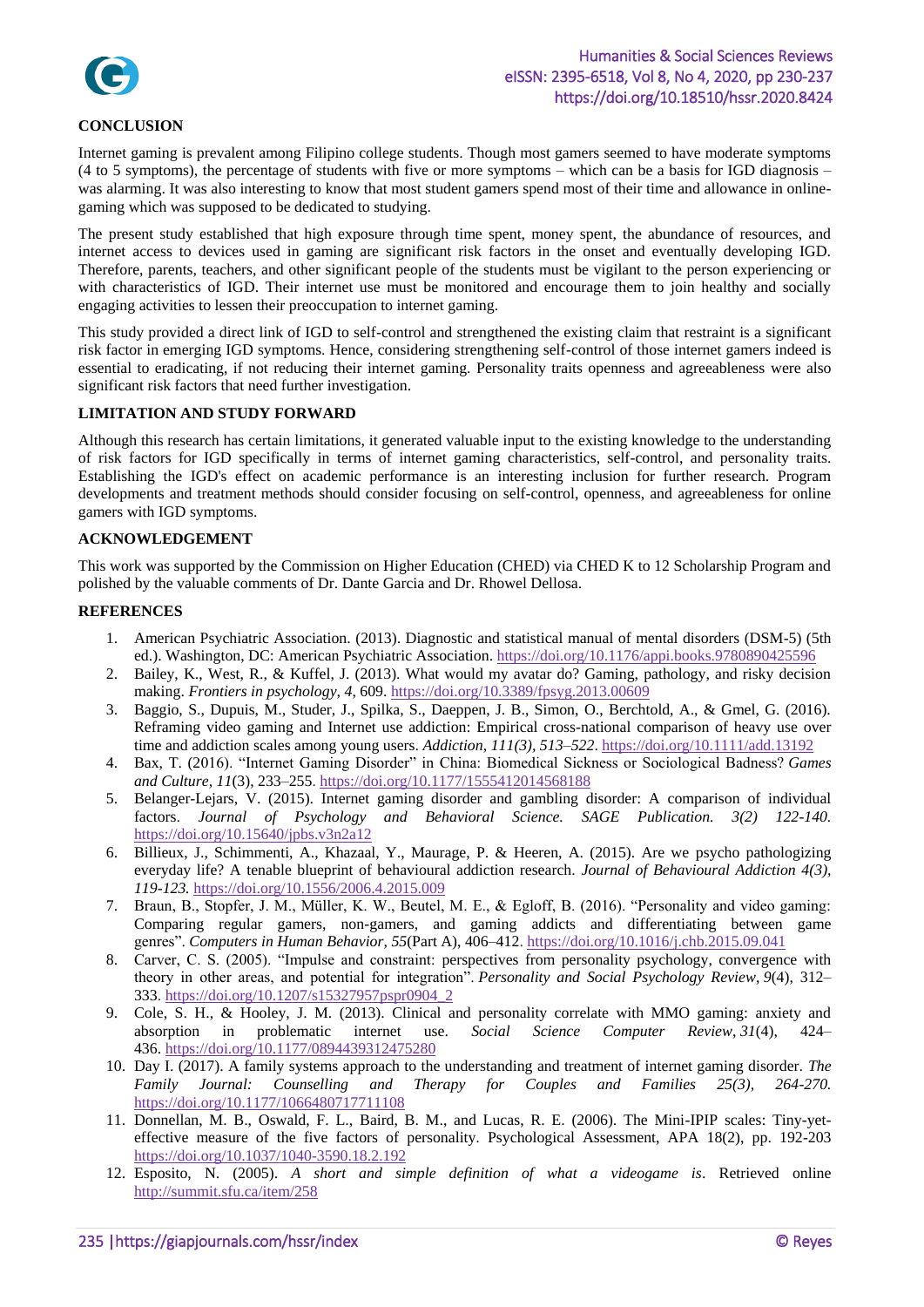

- <span id="page-6-18"></span>13. Feist, J., Feist, G. & Roberts T. (2018). *Theories of Personality: 9th Edition.* New York, McGraw-Hill Education.
- <span id="page-6-9"></span>14. Gervasi, A. M., La Marca, L., Constanzo, A., Pace, U., Guglielmucci, F. & Schimmenti, A. (2017). Personality and internet gaming disorder: a systematic review of recent literature. *Current Addiction Reports, 4, 293-307.*  <https://doi.org/10.1007/s40429-017-0159-6>
- <span id="page-6-6"></span>15. González-Bueso, V., Santamaría, J. J., Fernández, D., Merino, L., Montero, E., Jiménez-Murcia, S., Del Pino-Gutiérrez, A., & Ribas, J. (2018). Internet Gaming Disorder in Adolescents: Personality, Psychopathology and Evaluation of a Psychological Intervention Combined With Parent Psychoeducation. *Frontiers in psychology*, *9*, 787.<https://doi.org/10.3389/fpsyg.2018.00787>
- <span id="page-6-7"></span>16. Hyun, G. J., Han, D. H., Lee, Y. S., Kang, K. D., Yoo, S. K., Chung, U.-S., et al. (2015). Risk factors associated with online game addiction: a hierarchical model. Comput. Hum. Behav. 48, 706–713. <https://doi.org/10.1016/j.chb.2015.02.008>
- <span id="page-6-2"></span>17. Karabaevna, I., Riskulova, K., Ubaydullaevich, A. M., Yulduzkhon, I., Pulatova, T., & Ravshanovna, N. (2020). The role of electronic pedagogical tools in higher education. *Journal of Critical Review, 7 (5), 396-398*. <https://doi.org/10.31838/jcr.07.05.80>
- 18. Kardefelt-Winther, D. (2014). Problematizing excessive online gaming and its psychological predictors. *Computers in Human Behavior, 31, 118–122.* <https://doi.org/10.1016/j.chb.2013.10.017>
- <span id="page-6-20"></span>19. Kardefelt‐Winther, D. (2017), Conceptualizing Internet-use disorders: Addiction or coping process? *Psychiatry Clinical Neuroscience, 71: 459-466*.<https://doi.org/10.1111/pcn.12413>
- <span id="page-6-1"></span>20. King, D. & Delfabbro, K. (2019). "Internet gaming disorder: theory, assessment, and treatment 1<sup>st</sup> edition. Academic Press Elsevier.<https://doi.org/10.1016/B978-0-12-812924-1.09986-X>
- <span id="page-6-5"></span>21. King, D. L., and Delfabbro, P. H. (2018) Predatory monetization schemes in video games (e.g. 'loot boxes') and internet gaming disorder. *Addiction*, 113: 1967– 1969. <https://doi.org/10.1111/add.14286>
- <span id="page-6-10"></span>22. King, D. L., Delfabbro, P. H., Zwaans, T. & Kaptasis, D. (2013). Clinical features and axis I comorbidity of Australian adolescent pathological Internet and video-game users. *Australian and New Zealand Journal of Psychiatry, 47, 1058-1067.* <https://doi.org/10.1177/0004867413491159>
- <span id="page-6-15"></span>23. Király, O., Griffiths, M. D. & Demotrovics, Z. (2015). Internet gaming disorder and the DSM-5: conceptualization, debates, and controversies. *Current Addiction Research 2, 254-262.* <https://doi.org/10.1007/s40429-015-0066-7>
- <span id="page-6-12"></span>24. Király, O., Nagygyörgy, K., Griffiths, M. D., & Demetrovics, Z. (2014). Problematic Online Gaming. In *Behavioral Addictions: Criteria, Evidence, and Treatment* (pp. 61-97). [https://doi.org/10.1016/B978-0-12-](https://doi.org/10.1016/B978-0-12-407724-9.00004-5) [407724-9.00004-5](https://doi.org/10.1016/B978-0-12-407724-9.00004-5)
- <span id="page-6-0"></span>25. Kosheleva, A., Tamu Samedov, A. & Sabirova, S. (2020). "Game as an activity in culture and pedagogy of Uzbekistan." Journal of Critical Reviews 7.4 (2020), 416-420[. https://doi.org/10.31838/jcr.07.04.80](https://doi.org/10.31838/jcr.07.04.80)
- 26. Kuss, D. J., Pontes, H., Király, O. & Demetrovics, Z. (2018). A Psychological Overview of Gaming Disorder. *The Oxford Handbook of Cyberpsychology, 1-23.* <https://doi.org/10.1093/oxfordhb/9780198812746.013.25>
- <span id="page-6-4"></span>27. Kuss, D. J., Griffiths, M. D., & Pontes, H. M. (2017). Chaos and confusion in DSM-5 diagnosis of Internet Gaming Disorder: Issues, concerns, and recommendations for clarity in the field. *Journal of behavioural addictions*, *6*(2), 103–109.<https://doi.org/10.1556/2006.5.2016.062>
- <span id="page-6-11"></span>28. Lemmens, J. S., Valkenburg, P. M., & Gentile, D. A. (2015). The Internet Gaming Disorder Scale. *Psychological Assessment, 27*(2), 567–582. <https://doi.org/10.1037/pas0000062>
- 29. Liboriussen, B., & Martin, P. (2016). Special Issue: Games and Gaming in China. Games and Culture, 11(3), 227–232.<https://doi.org/10.1177/1555412015615296>
- <span id="page-6-16"></span>30. Maloney, P. W., Grawitch, M. J. & Barber, L. K. (2012). The multi-factor structure of brief self-control scale: discriminant validity of restraint and impulsivity. *Journal of Research in Personality. Elsevier. 46 (1), 111-115* <https://doi.org/10.1016/j.jrp.2011.10.001>
- <span id="page-6-8"></span>31. Mehroof, M. & Griffiths, M. D. (2010). Online gaming addiction: the role of sensation seeking, self-control, neuroticism, aggression, state anxiety, trait anxiety. *Cyberpsychology Behaviour and Social Networking, 13 (3), 313-316.* <https://doi.org/10.1089/cyber.2009.0229>
- <span id="page-6-17"></span>32. Mei, S., Yau, Y. H., Chai, J., Guo, J., and Potenza, M. N. (2016). Problematic internet use, well-being, selfesteem, and self-control. *Addiction Behaviour. 61, 74-79.* <https://doi.org/10.1016/j.addbeh.2016.05.009>
- <span id="page-6-13"></span>33. Mihara, S. & Higuchi, S. (2017). Cross-sectional and longitudinal epidemiological studies of Internet gaming disorder: a systematic review of the literature. *Psychiatry and Clinical Neurosciences*, <https://doi.org/10.1111/pcn.12532>
- <span id="page-6-19"></span>34. Mὔller, K. W., Beutel, M. Egloff, B., and Wölfling, K. (2014). Investigating Risk Factors for Internet Gaming Disorder: A Comparison of Patients with Addictive Gaming, Pathological Gamblers, and Healthy Controls regarding the Big Five Personality Traits. European Addiction Research 20, pp 129-136, <https://doi.org/10.1159/000355832>
- <span id="page-6-14"></span><span id="page-6-3"></span>35. Paik SH, Cho H, Chun JW, Jeong JE, Kim DJ (2017). Gaming device usage patterns predict internet gaming disorder: Comparison across Different Gaming Device Usage Patterns. *Int J Environ Res Public Health. 2017;14(12):1512.* <https://doi.org/10.3390/ijerph14121512>